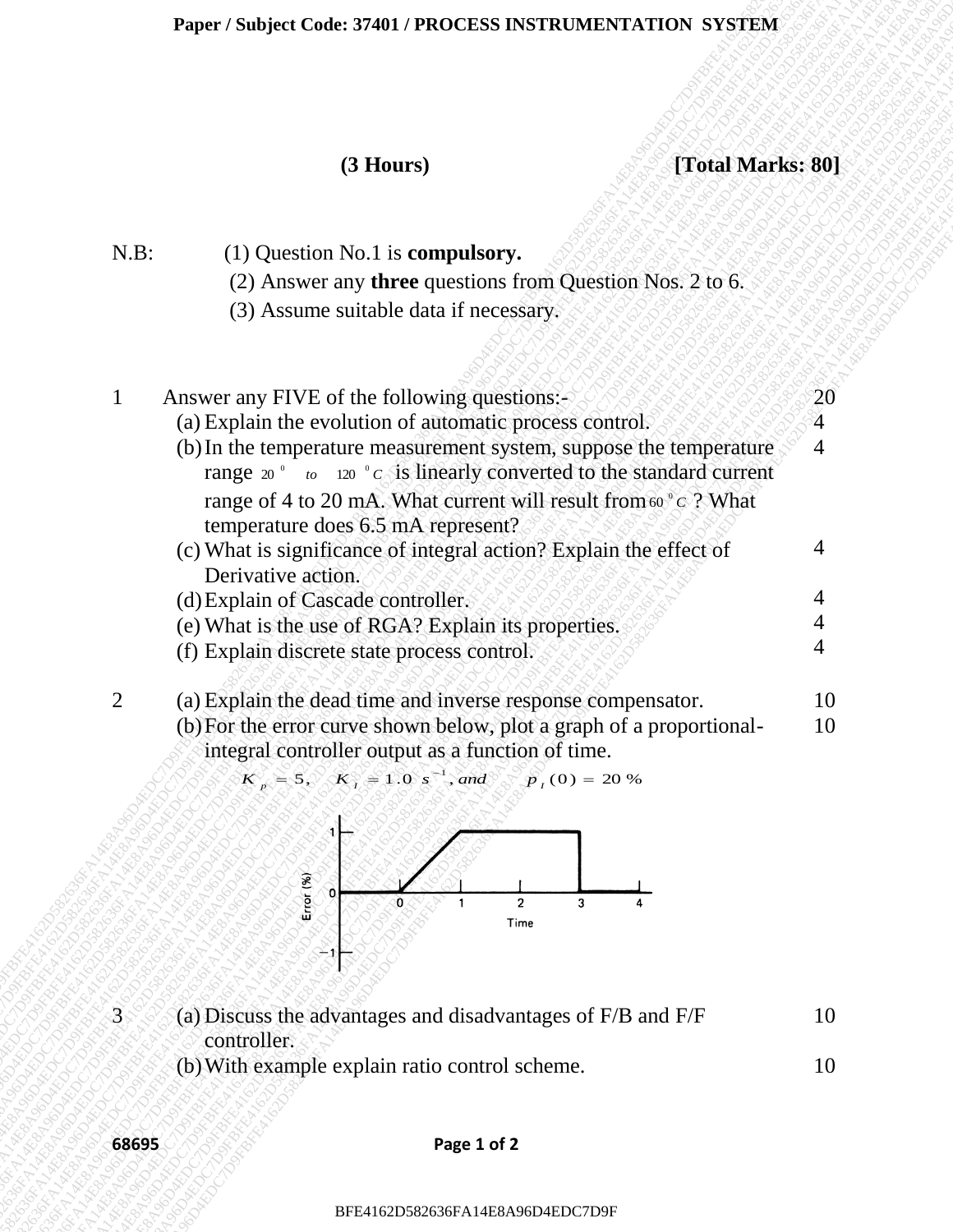| (a) With example explain the process characteristics.<br>$\overline{4}$<br>(b) Draw and explain the working of electronic PID controller.<br>5<br>(a) Discuss the modes of controller.<br>(b) Draw and explain the block diagram analysis of multivariable<br>systems.<br>6<br>Write short note on (any TWO):-<br>(a) Relay based tuning.<br>(b) Selective control scheme<br>(c) Compare Batch and Continues process.<br>(d) MRAC.<br>Page 2 of 2<br>68695<br>BFE4162D582636FA14E8A96D4EDC7D9F | Paper / Subject Code: 37401 / PROCESS INSTRUMENTATION SYSTEM |                  |
|------------------------------------------------------------------------------------------------------------------------------------------------------------------------------------------------------------------------------------------------------------------------------------------------------------------------------------------------------------------------------------------------------------------------------------------------------------------------------------------------|--------------------------------------------------------------|------------------|
|                                                                                                                                                                                                                                                                                                                                                                                                                                                                                                |                                                              | 10               |
|                                                                                                                                                                                                                                                                                                                                                                                                                                                                                                |                                                              | 10 <sup>°</sup>  |
|                                                                                                                                                                                                                                                                                                                                                                                                                                                                                                |                                                              | $40^\circ$<br>10 |
|                                                                                                                                                                                                                                                                                                                                                                                                                                                                                                |                                                              | 20               |
|                                                                                                                                                                                                                                                                                                                                                                                                                                                                                                |                                                              |                  |
|                                                                                                                                                                                                                                                                                                                                                                                                                                                                                                |                                                              |                  |
|                                                                                                                                                                                                                                                                                                                                                                                                                                                                                                |                                                              |                  |
|                                                                                                                                                                                                                                                                                                                                                                                                                                                                                                |                                                              |                  |
|                                                                                                                                                                                                                                                                                                                                                                                                                                                                                                |                                                              |                  |
|                                                                                                                                                                                                                                                                                                                                                                                                                                                                                                |                                                              |                  |
|                                                                                                                                                                                                                                                                                                                                                                                                                                                                                                |                                                              |                  |
|                                                                                                                                                                                                                                                                                                                                                                                                                                                                                                |                                                              |                  |
|                                                                                                                                                                                                                                                                                                                                                                                                                                                                                                |                                                              |                  |
|                                                                                                                                                                                                                                                                                                                                                                                                                                                                                                |                                                              |                  |
|                                                                                                                                                                                                                                                                                                                                                                                                                                                                                                |                                                              |                  |
|                                                                                                                                                                                                                                                                                                                                                                                                                                                                                                |                                                              |                  |
|                                                                                                                                                                                                                                                                                                                                                                                                                                                                                                |                                                              |                  |
|                                                                                                                                                                                                                                                                                                                                                                                                                                                                                                |                                                              |                  |
|                                                                                                                                                                                                                                                                                                                                                                                                                                                                                                |                                                              |                  |
|                                                                                                                                                                                                                                                                                                                                                                                                                                                                                                |                                                              |                  |
|                                                                                                                                                                                                                                                                                                                                                                                                                                                                                                |                                                              |                  |
|                                                                                                                                                                                                                                                                                                                                                                                                                                                                                                |                                                              |                  |
|                                                                                                                                                                                                                                                                                                                                                                                                                                                                                                |                                                              |                  |

- 6 Write short note on (any TWO):-
	- (a) Relay based tuning.
	- (b)Selective control scheme
	- (c) Compare Batch and Continues process.
	- (d)MRAC.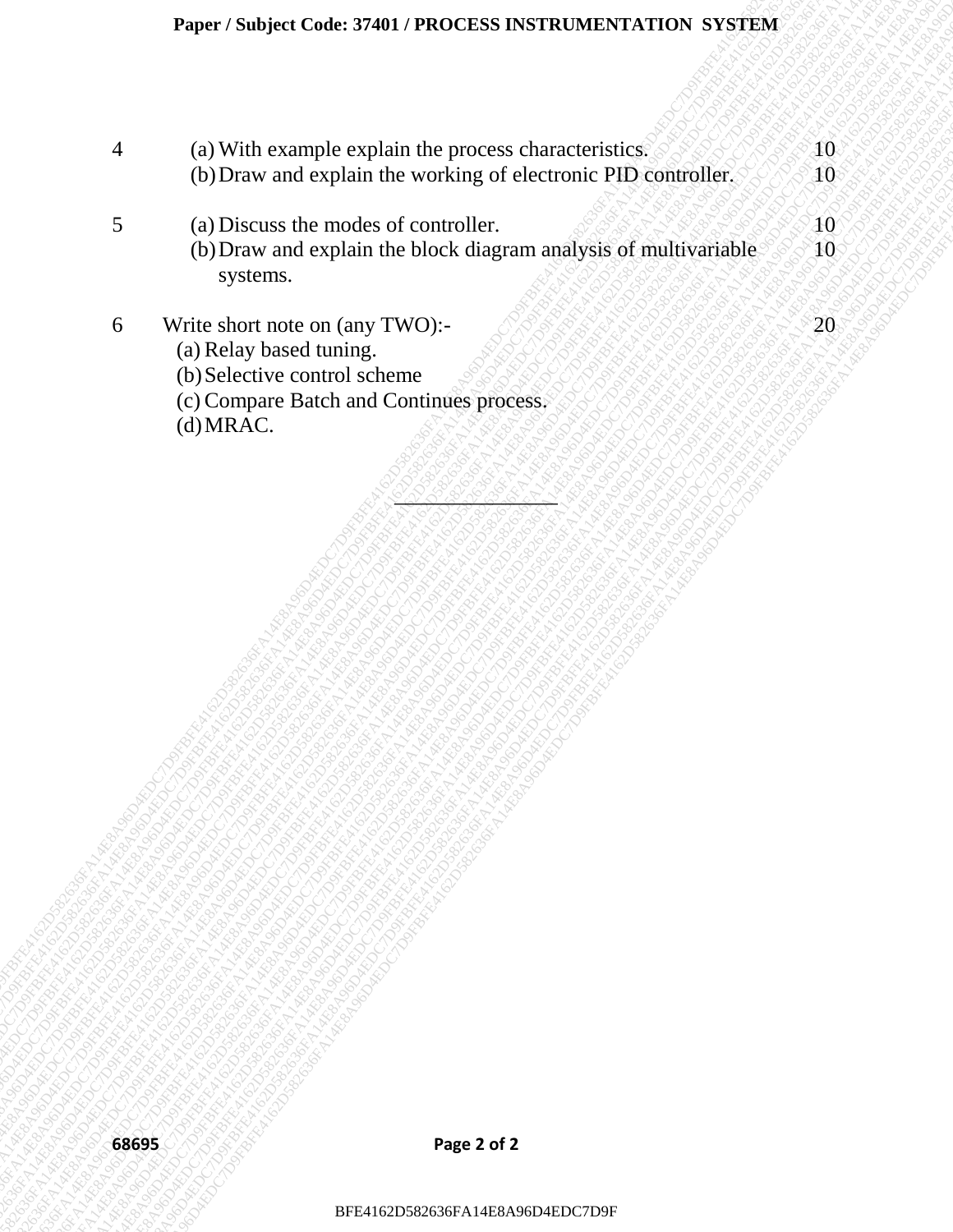| [Total Marks: 80]<br>[3 Hours]<br>1. Question no.1 is compulsory.<br>2. Solve any three from the remaining.<br>3. Assume data wherever necessary.<br>1. Solve the following questions.<br>a) Explain V-I characteristics of SCR.<br>b) Compare MOSFET, IGBT and SCR<br>c) Explain Asymmetric semi converter.<br>d) Draw and explain the circuit of Buck Boost converter<br>2.<br>a) A work piece of dielectric material with size $25cmX1cm$ (thick) is [10]<br>to be heated using 1000W heating power. If relative permitivity of<br>the material is 4 and power factor is 0.06. Determine the voltage<br>and current necessary at frequency of 40Hz.<br>b) Explain UJT operation with its waveforms.<br>3.<br>With the help of a neat diagram and associated waveforms<br>a) Discuss the operation of Type C commutation circuit.<br>b) Explain the current fed ac drives $&$ state its applications<br>a) Explain difference bet PT and NPT IGBT.<br>4.<br>b) Explain the working of AC regulator to control the speed of a Fan.<br>a) Explain Step up-down chopper.<br>5.<br>b) Draw neat waveforms of PWM method in inverter and describe<br>a) Explain the brushless DC motor its applications.<br>6.4<br>b) Explain parallel inverter with waveforms. |      | Q.P. Code: 13026 |        |
|--------------------------------------------------------------------------------------------------------------------------------------------------------------------------------------------------------------------------------------------------------------------------------------------------------------------------------------------------------------------------------------------------------------------------------------------------------------------------------------------------------------------------------------------------------------------------------------------------------------------------------------------------------------------------------------------------------------------------------------------------------------------------------------------------------------------------------------------------------------------------------------------------------------------------------------------------------------------------------------------------------------------------------------------------------------------------------------------------------------------------------------------------------------------------------------------------------------------------------------------------------------|------|------------------|--------|
|                                                                                                                                                                                                                                                                                                                                                                                                                                                                                                                                                                                                                                                                                                                                                                                                                                                                                                                                                                                                                                                                                                                                                                                                                                                              |      |                  |        |
|                                                                                                                                                                                                                                                                                                                                                                                                                                                                                                                                                                                                                                                                                                                                                                                                                                                                                                                                                                                                                                                                                                                                                                                                                                                              | N.B. |                  |        |
|                                                                                                                                                                                                                                                                                                                                                                                                                                                                                                                                                                                                                                                                                                                                                                                                                                                                                                                                                                                                                                                                                                                                                                                                                                                              |      |                  | $[20]$ |
|                                                                                                                                                                                                                                                                                                                                                                                                                                                                                                                                                                                                                                                                                                                                                                                                                                                                                                                                                                                                                                                                                                                                                                                                                                                              |      |                  |        |
|                                                                                                                                                                                                                                                                                                                                                                                                                                                                                                                                                                                                                                                                                                                                                                                                                                                                                                                                                                                                                                                                                                                                                                                                                                                              |      |                  | $[10]$ |
|                                                                                                                                                                                                                                                                                                                                                                                                                                                                                                                                                                                                                                                                                                                                                                                                                                                                                                                                                                                                                                                                                                                                                                                                                                                              |      |                  | $[10]$ |
|                                                                                                                                                                                                                                                                                                                                                                                                                                                                                                                                                                                                                                                                                                                                                                                                                                                                                                                                                                                                                                                                                                                                                                                                                                                              |      |                  | $[10]$ |
|                                                                                                                                                                                                                                                                                                                                                                                                                                                                                                                                                                                                                                                                                                                                                                                                                                                                                                                                                                                                                                                                                                                                                                                                                                                              |      |                  | $[10]$ |
|                                                                                                                                                                                                                                                                                                                                                                                                                                                                                                                                                                                                                                                                                                                                                                                                                                                                                                                                                                                                                                                                                                                                                                                                                                                              |      |                  | $[10]$ |
|                                                                                                                                                                                                                                                                                                                                                                                                                                                                                                                                                                                                                                                                                                                                                                                                                                                                                                                                                                                                                                                                                                                                                                                                                                                              |      |                  | $[10]$ |
|                                                                                                                                                                                                                                                                                                                                                                                                                                                                                                                                                                                                                                                                                                                                                                                                                                                                                                                                                                                                                                                                                                                                                                                                                                                              |      |                  | $[10]$ |
|                                                                                                                                                                                                                                                                                                                                                                                                                                                                                                                                                                                                                                                                                                                                                                                                                                                                                                                                                                                                                                                                                                                                                                                                                                                              |      |                  | $[10]$ |
|                                                                                                                                                                                                                                                                                                                                                                                                                                                                                                                                                                                                                                                                                                                                                                                                                                                                                                                                                                                                                                                                                                                                                                                                                                                              |      |                  | $[10]$ |
|                                                                                                                                                                                                                                                                                                                                                                                                                                                                                                                                                                                                                                                                                                                                                                                                                                                                                                                                                                                                                                                                                                                                                                                                                                                              |      |                  |        |
|                                                                                                                                                                                                                                                                                                                                                                                                                                                                                                                                                                                                                                                                                                                                                                                                                                                                                                                                                                                                                                                                                                                                                                                                                                                              |      |                  |        |
|                                                                                                                                                                                                                                                                                                                                                                                                                                                                                                                                                                                                                                                                                                                                                                                                                                                                                                                                                                                                                                                                                                                                                                                                                                                              |      |                  |        |
|                                                                                                                                                                                                                                                                                                                                                                                                                                                                                                                                                                                                                                                                                                                                                                                                                                                                                                                                                                                                                                                                                                                                                                                                                                                              |      |                  |        |
|                                                                                                                                                                                                                                                                                                                                                                                                                                                                                                                                                                                                                                                                                                                                                                                                                                                                                                                                                                                                                                                                                                                                                                                                                                                              |      |                  |        |
|                                                                                                                                                                                                                                                                                                                                                                                                                                                                                                                                                                                                                                                                                                                                                                                                                                                                                                                                                                                                                                                                                                                                                                                                                                                              |      |                  |        |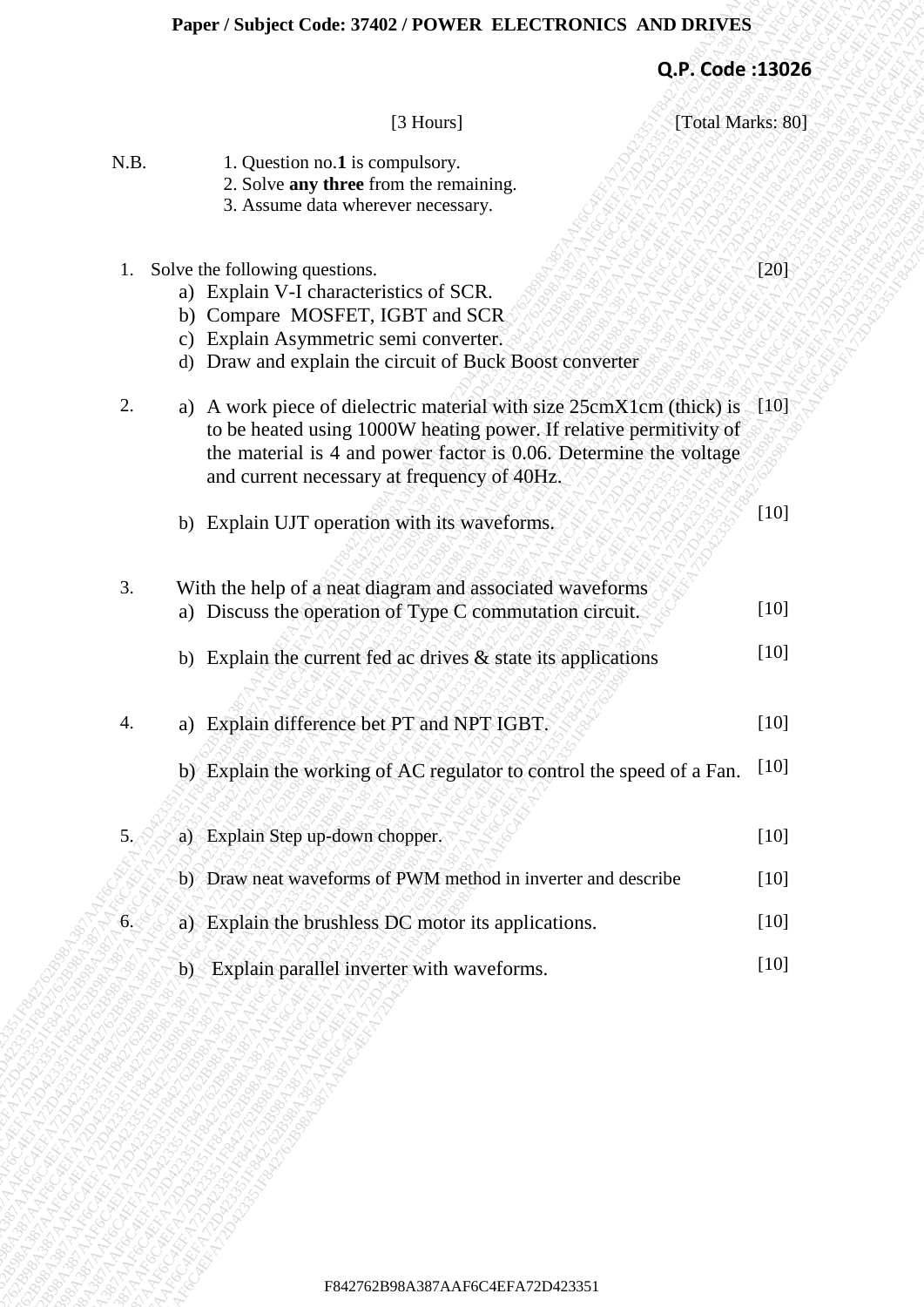### **Paper / Subject Code: 37403 / DIGITAL SIGNAL PROCESING**

# **Duration: 3 Hours Contract Contract Contract Contract Contract Contract Contract Contract Contract Contract Contract Contract Contract Contract Contract Contract Contract Contract Contract Contract Contract Contract Contr**

#### **Note:**

### **Q1. Solve any four 20**

- a. Find the DFT of following sequence  $X(n)=\{1, 1, 2, 2\}$
- b. State and explain the Aliasing effect for signal.
- c. An analog filter has transfer function, determine transfer function of digital filter using impulse invariance transformation, sampling time T=0.01sec.

$$
H(s) = \frac{1}{(s+1)(s+3)}
$$

| Note:<br>1. Question one is compulsory.<br>2. Solve any three from remaining and assume suitable data<br>Q1.<br>Solve any four<br>Find the DFT of following sequence<br>a.<br>$X(n)=\{1, 1, 2, 2\}$<br>State and explain the Aliasing effect for signal.<br>$\mathbf b$ .<br>An analog filter has transfer function, determine transfer function of digital filter using<br>$\mathbf{C}$ .<br>impulse invariance transformation, sampling time T=0.01sec.<br>$H(s) = \frac{1}{(s+1)(s+3)}$<br>Solve the following z-transform Using convolution property<br>d.<br>$h(n)=\{1,2,3,4\}$ , $y(n)=\{5,16,28,24\}$<br>Explain in Notch filter in detail.<br>e.<br>Find the 8 point DFT using DIT-FFT algorithm<br>$X(n)=\{1,2,1,2,0,2,1,2\}$<br>Find out the cascade and parallel realization of<br>10<br>Q2. b<br>$y(n) = -0.1y(n-1)+0.2y(n-2)+3x(n)+3.6x(n-1)+0.6x(n-2)$<br>Find the DFT $x(n) = \{4+5j,3+6j,3+4j,2+2j\}$ otherwise find DFT of<br>$x_1(n) = \{4,3,3,2\}, \quad X_2(n) = \{5,6,4,2\}, \quad X_3(n) = \{9,9,7,4\}.$<br>The system with following equation finds the magnitude and phase response and<br>comment on filter type.<br>$Y(n)=0.9y(n-1)+6x(n)$<br>compute circular convolution using DFT and IDFT<br>Q4.a.<br>$X_1(n)=\{2,3,1,1\}$<br>$X_2(n)=\{1,3,5,3\}$<br>Design a digital LPF for following specification<br>Cutoff frequency = $500$ Hz<br>Sampling frequency=2000Hz<br>Order of filter=10.<br>Using hanning window.<br>68786<br>Page 1 of 2 |       | <b>Duration: 3 Hours</b> | <b>Total Marks Assigned: 80</b> |
|--------------------------------------------------------------------------------------------------------------------------------------------------------------------------------------------------------------------------------------------------------------------------------------------------------------------------------------------------------------------------------------------------------------------------------------------------------------------------------------------------------------------------------------------------------------------------------------------------------------------------------------------------------------------------------------------------------------------------------------------------------------------------------------------------------------------------------------------------------------------------------------------------------------------------------------------------------------------------------------------------------------------------------------------------------------------------------------------------------------------------------------------------------------------------------------------------------------------------------------------------------------------------------------------------------------------------------------------------------------------------------------------------------------------------------------------------------------------------|-------|--------------------------|---------------------------------|
|                                                                                                                                                                                                                                                                                                                                                                                                                                                                                                                                                                                                                                                                                                                                                                                                                                                                                                                                                                                                                                                                                                                                                                                                                                                                                                                                                                                                                                                                          |       |                          |                                 |
|                                                                                                                                                                                                                                                                                                                                                                                                                                                                                                                                                                                                                                                                                                                                                                                                                                                                                                                                                                                                                                                                                                                                                                                                                                                                                                                                                                                                                                                                          |       |                          |                                 |
|                                                                                                                                                                                                                                                                                                                                                                                                                                                                                                                                                                                                                                                                                                                                                                                                                                                                                                                                                                                                                                                                                                                                                                                                                                                                                                                                                                                                                                                                          |       |                          |                                 |
|                                                                                                                                                                                                                                                                                                                                                                                                                                                                                                                                                                                                                                                                                                                                                                                                                                                                                                                                                                                                                                                                                                                                                                                                                                                                                                                                                                                                                                                                          |       |                          |                                 |
|                                                                                                                                                                                                                                                                                                                                                                                                                                                                                                                                                                                                                                                                                                                                                                                                                                                                                                                                                                                                                                                                                                                                                                                                                                                                                                                                                                                                                                                                          |       |                          | 20                              |
|                                                                                                                                                                                                                                                                                                                                                                                                                                                                                                                                                                                                                                                                                                                                                                                                                                                                                                                                                                                                                                                                                                                                                                                                                                                                                                                                                                                                                                                                          |       |                          |                                 |
|                                                                                                                                                                                                                                                                                                                                                                                                                                                                                                                                                                                                                                                                                                                                                                                                                                                                                                                                                                                                                                                                                                                                                                                                                                                                                                                                                                                                                                                                          |       |                          |                                 |
|                                                                                                                                                                                                                                                                                                                                                                                                                                                                                                                                                                                                                                                                                                                                                                                                                                                                                                                                                                                                                                                                                                                                                                                                                                                                                                                                                                                                                                                                          |       |                          |                                 |
|                                                                                                                                                                                                                                                                                                                                                                                                                                                                                                                                                                                                                                                                                                                                                                                                                                                                                                                                                                                                                                                                                                                                                                                                                                                                                                                                                                                                                                                                          |       |                          |                                 |
|                                                                                                                                                                                                                                                                                                                                                                                                                                                                                                                                                                                                                                                                                                                                                                                                                                                                                                                                                                                                                                                                                                                                                                                                                                                                                                                                                                                                                                                                          |       |                          |                                 |
|                                                                                                                                                                                                                                                                                                                                                                                                                                                                                                                                                                                                                                                                                                                                                                                                                                                                                                                                                                                                                                                                                                                                                                                                                                                                                                                                                                                                                                                                          |       |                          |                                 |
|                                                                                                                                                                                                                                                                                                                                                                                                                                                                                                                                                                                                                                                                                                                                                                                                                                                                                                                                                                                                                                                                                                                                                                                                                                                                                                                                                                                                                                                                          |       |                          |                                 |
|                                                                                                                                                                                                                                                                                                                                                                                                                                                                                                                                                                                                                                                                                                                                                                                                                                                                                                                                                                                                                                                                                                                                                                                                                                                                                                                                                                                                                                                                          |       |                          |                                 |
|                                                                                                                                                                                                                                                                                                                                                                                                                                                                                                                                                                                                                                                                                                                                                                                                                                                                                                                                                                                                                                                                                                                                                                                                                                                                                                                                                                                                                                                                          |       |                          |                                 |
|                                                                                                                                                                                                                                                                                                                                                                                                                                                                                                                                                                                                                                                                                                                                                                                                                                                                                                                                                                                                                                                                                                                                                                                                                                                                                                                                                                                                                                                                          | Q2. a |                          | 10                              |
|                                                                                                                                                                                                                                                                                                                                                                                                                                                                                                                                                                                                                                                                                                                                                                                                                                                                                                                                                                                                                                                                                                                                                                                                                                                                                                                                                                                                                                                                          |       |                          |                                 |
|                                                                                                                                                                                                                                                                                                                                                                                                                                                                                                                                                                                                                                                                                                                                                                                                                                                                                                                                                                                                                                                                                                                                                                                                                                                                                                                                                                                                                                                                          |       |                          |                                 |
|                                                                                                                                                                                                                                                                                                                                                                                                                                                                                                                                                                                                                                                                                                                                                                                                                                                                                                                                                                                                                                                                                                                                                                                                                                                                                                                                                                                                                                                                          | Q3.a  |                          | 10                              |
|                                                                                                                                                                                                                                                                                                                                                                                                                                                                                                                                                                                                                                                                                                                                                                                                                                                                                                                                                                                                                                                                                                                                                                                                                                                                                                                                                                                                                                                                          |       |                          |                                 |
|                                                                                                                                                                                                                                                                                                                                                                                                                                                                                                                                                                                                                                                                                                                                                                                                                                                                                                                                                                                                                                                                                                                                                                                                                                                                                                                                                                                                                                                                          | Q3.b. |                          | <b>10</b>                       |
|                                                                                                                                                                                                                                                                                                                                                                                                                                                                                                                                                                                                                                                                                                                                                                                                                                                                                                                                                                                                                                                                                                                                                                                                                                                                                                                                                                                                                                                                          |       |                          |                                 |
|                                                                                                                                                                                                                                                                                                                                                                                                                                                                                                                                                                                                                                                                                                                                                                                                                                                                                                                                                                                                                                                                                                                                                                                                                                                                                                                                                                                                                                                                          |       |                          | 10                              |
|                                                                                                                                                                                                                                                                                                                                                                                                                                                                                                                                                                                                                                                                                                                                                                                                                                                                                                                                                                                                                                                                                                                                                                                                                                                                                                                                                                                                                                                                          |       |                          |                                 |
|                                                                                                                                                                                                                                                                                                                                                                                                                                                                                                                                                                                                                                                                                                                                                                                                                                                                                                                                                                                                                                                                                                                                                                                                                                                                                                                                                                                                                                                                          |       |                          |                                 |
|                                                                                                                                                                                                                                                                                                                                                                                                                                                                                                                                                                                                                                                                                                                                                                                                                                                                                                                                                                                                                                                                                                                                                                                                                                                                                                                                                                                                                                                                          | Q4.b. |                          | 10                              |
|                                                                                                                                                                                                                                                                                                                                                                                                                                                                                                                                                                                                                                                                                                                                                                                                                                                                                                                                                                                                                                                                                                                                                                                                                                                                                                                                                                                                                                                                          |       |                          |                                 |
|                                                                                                                                                                                                                                                                                                                                                                                                                                                                                                                                                                                                                                                                                                                                                                                                                                                                                                                                                                                                                                                                                                                                                                                                                                                                                                                                                                                                                                                                          |       |                          |                                 |
|                                                                                                                                                                                                                                                                                                                                                                                                                                                                                                                                                                                                                                                                                                                                                                                                                                                                                                                                                                                                                                                                                                                                                                                                                                                                                                                                                                                                                                                                          |       |                          |                                 |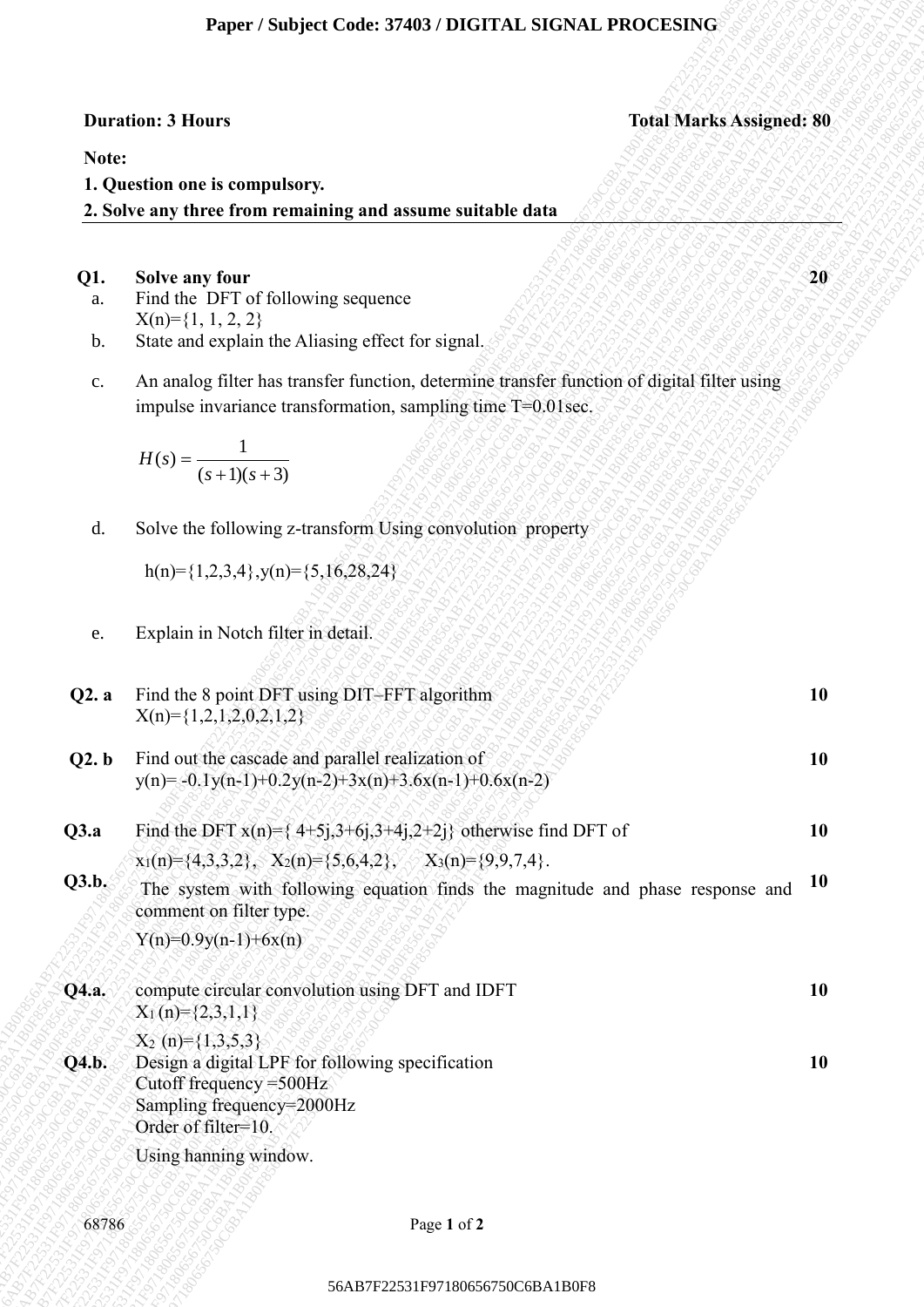## **Paper / Subject Code: 37403 / DIGITAL SIGNAL PROCESING**

A low pass haddcrearth filter bas following specification, Find out Due wides and<br>
D.68 Hpr ( $x^2$ ) Extra form and sonce tracks of the distance tracks of the state control and solve the state control and sonce tracks of t 56AB7F22531F97180656750C6BA1B0F856AB7F22531F97180656750C6BA1B0F856AB7F22531F97180656750C6BA1B0F856AB7F22531F97180656750C6BA1B0F856AB7F22531F97180656750C6BA1B0F856AB7F22531F97180656750C6BA1B0F8 56AB7F225197180657676750C6BA1B0F87180718065686768AB7F2251507180676345000118066760066760C6BA1B0F871806764676467668<br>F22531F2254719180718061806750C6BA1B0F87180618066750C6BA1B0F8718064750C6BA1B0F8718064750C6BA1B0F8718064750C6 56AB7F22531F97180676718150c6Ba1B12670678718067687684B766AB7F22531F971806564B7F2251F22531F9718071806564B7F2251F2251F971807180656750C6BA1B0F856AB7F2251F22531F971807180656750C6BA1B0F856AB7F2251F22531F97180656750C6BA1B0F856AB **CSA.** A low much lintermorth Hilter have finder interded contact the contact of the state of the contact of the state of the contact of the state of the contact of the contact of the contact of the contact of the contact **OSA** A tor park homeworth files has following such family and the outflow of the state consideration of the state consideration of the state of the state of the state of the state of the state of the state of the state o F226F7. Super College ABRACTION: TACA-INSAN FROM FINITE 2013<br>
ORA R A long pass ballow over the condition material method on the condition material of the film with the condition material of the condition material of the **F235**<br>**F2253** A. low pass better worth filter has following insulferation, Find our filter order and<br>could singured the channel balance in the control of the control of the control of the control of the control of the co **F2253**<br>F9725750C6F7250C6BA1B0F87180657676250C6BA1B0F871806750C6BA1B0F87180656766750C6BA1B0F871806564AB7F22531F9718065150C6BA1B0F8718065750C6BA1B0F231F31506750C6BA1B0F871806570C6BA1B0F231F315173173173173173173173173173173 **F2253**<br> **F225**<br> **F225**<br> **F225**<br> **F225**<br> **F225**<br> **F225**<br> **F225**<br> **F225**<br> **F225**<br> **F225**<br> **F225**<br> **F225**<br> **F225**<br> **F225**<br> **F225**<br> **F225**<br> **F225**<br> **F225**<br> **F225**<br> **F225**<br> **F225**<br> **F225**<br> **F225**<br> **F225**<br> **F225**<br> **F225**<br> **F22** Faxor: Seabyer Code: 37408 / TNCTTAI: SIGNALP PROCESSING<br>
CS.  $A_n = A_n$  for more hardward with large and the following specification. The developed and the strainer of the strainer control in the control interpretation of t Faper / Subject Code: 37463/1910CFTAL SIGNAL PROCESSING<br>
56. A. Jose page bottom con his kinema balance aperture and such a streage of the streage of the streage of the streage of the streage of the streage of the streage Fager i Subject Code: 37408 i Distribut, SiGNAL PROCESSING<br>
OSA. A. York parameter with Nicolas Reference with Nicolas Region and The Control of Distribution Control of<br>
UP ( $\frac{1}{2}$ - $\frac{1}{2}$ - $\frac{1}{2}$ - $\frac{1}{2}$ - $\frac{1}{2$ F24per 7 Studyert Code: 37403 7 DIGTHAL SRESAL PROCESSING<br>
OS.A. A long interdes completions with birth considerations and considerations of the constraints of the considerations of the considerations of the consideration Fuguer / Statigest Civile, 37403 / Diversion, Figuer Metalah, 1971806768<br>
OSA - A low pass button of filter bat following specification, Fisk out filter oriental and in the statistical ministers cannot diversify and  $|W^*$ 56AB7F22531F97180656750C6BA1B0F856AB7F22531F97180656750C6BA1B0F856AB7F22531F97180656750C6BA1B0F856AB7F22531F97180656750C6BA1B0F856AB7F22531F97180656750C6BA1B0F856AB7F22531F97180656750C6BA1B0F8 **Fagrer / Subject Code. 3744(3) FINGTRAL STGSNAL PROGENSING**<br>F25. A low procedure uning bilinear transformation contained. Find out files only and<br>note through contained in the set of set of set of set of set of set<br> $\frac{1$ Farger / Stolyet Code: 37403 / DIGITAL SIGNAL PROCESSING<br>
OS.A. A low protecty using bilinear instancements of change.<br>  $0.558 \cdot H(t^{-1/2}t) = 1/e \cdot 50.666331$ <br>  $0.58 \cdot H(t^{-1/2}t) = 1/e \cdot 50.666331$ <br>  $0.58 \cdot H(t^{-1/2}t) = 2.5 \cdot 50.954$ **Faper: Sinkjeet Code: 37403 / DIGITAL SIGNAL PROCESING**<br> **56.6** A low pass butters with filter kan following specification, line to still decade and<br>  $0.85 \times H/(r^2/3)$  *Line* 2.6 a  $6.715 \times 6.17$ <br> **36.8** U.1.2 min and sev **Fager / Subject Code: 37483 / DEGTA1. SGCSAL PROCESING**<br> **OS.** A low peach barrow in the last function track process and<br>  $0.86$  Holdy  $^{-1}$ 25 1 For  $^{-1}$  8.68 6281<br> **OS.** Write when the start with the first time convolu **Q5.a.** A low pass butterworth filter has following specification, Find out filter order and cutoff frequency using bilinear transformation technique . **10**

\_\_\_\_\_\_\_\_\_\_\_\_\_\_\_\_\_\_

$$
0.8 \le |H(e^{j\omega})| \le 1 \quad \text{for} \quad 0 \le \omega \le 0.3 \prod
$$

$$
|H(e^{j\omega})| \le 0.2 \quad \text{for} \quad 0.7 \Pi \le \omega \le \Pi
$$

- **Q5.b.** Using overlap and save method find linear convolution  $X(n)=\{1,1,2,-1,2,-3,-1,1,2,1,-3,-1\}$  $H(n)=\{1,2\}$
- 
- **Q6a.** Explain any one application of DSP<br> **Q6b** Write short note on Decimation by integer factor and the state of the state of the state of the **06 Write short note on Decimation by integer factor 860 100 06**
- **Q6c** Explain any four properties of DFT in details **10**

**10**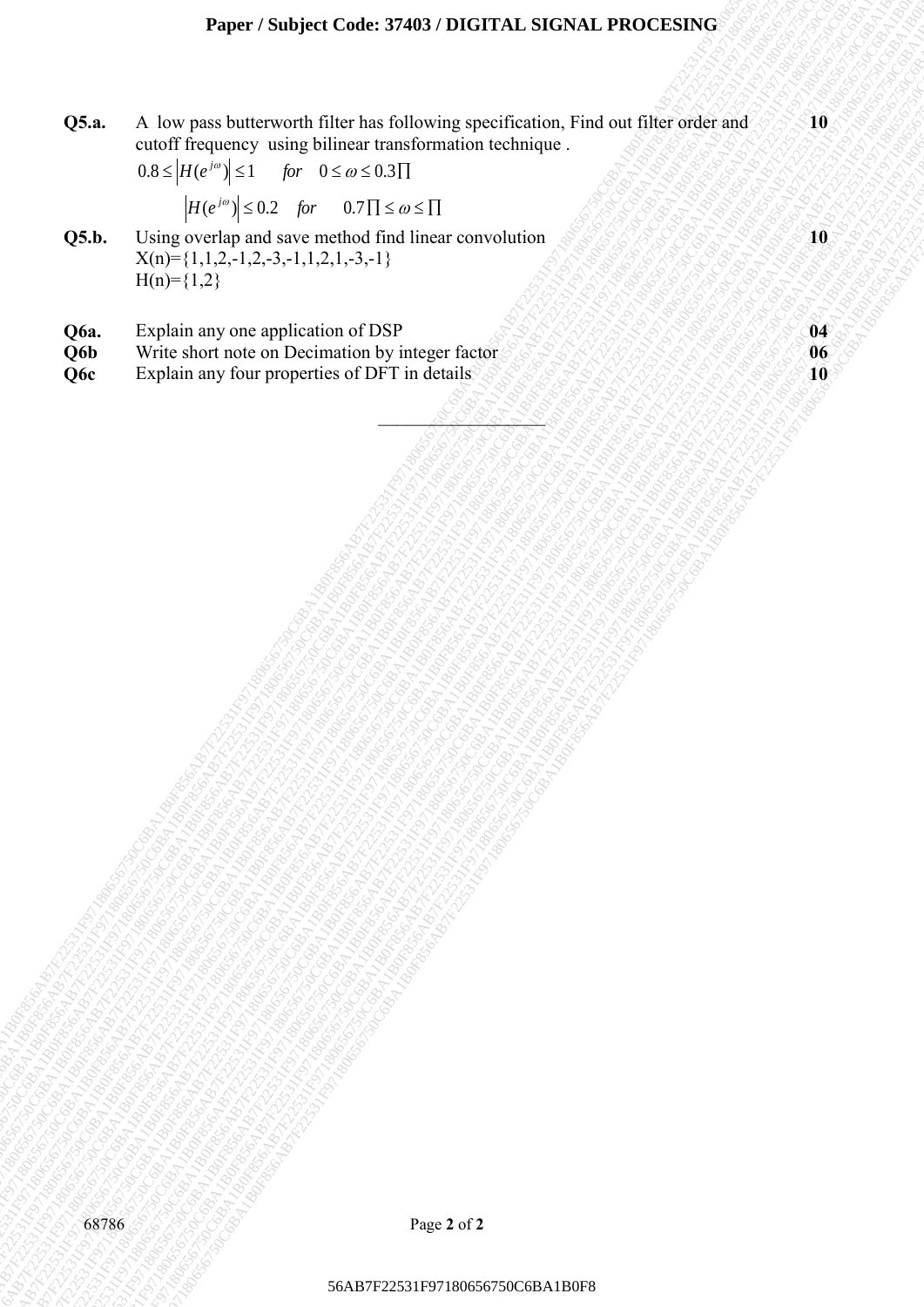#### **Paper / Subject Code: 37404 / APPLICATION OF MICROCONTROLLER- II**

**Q. P. Code : 37754**

(3 Hours) [Total Marks :80]

N.B.:

- 1) Question no.1 is compulsory.
- 2) Attempt any three questions out of remaining five questions.
- 3) Assume suitable data if necessary.
- 1 Solve following  $S \to S \to S \to S \to S \to S \to S \to S$ 
	- a Write down design challenges of Embedded system
	- b Explain PORT B change interrupt of PIC 18.
	- c Explain priority inversion with example.
	- d What are the different sources of interrupts in the PIC18.
- 2 a Explain programming logic for converting HEX data to BCD. 10 Write a program to convert 1 byte hex data to BCD.
- b Interface LED to PIC18F. Write a program to blink LED with 10 0.5 sec on and 1sec off continuously. Use timer0 for delay generation. Assume Fosc=2Mhz and use maximum prescaler allowed.
- 3 a Explain PIC18F serial port. Write a program to send letter 10 "INSTRU" continuously on serial port at 9600 baud. Assume crystal frequency is 8 Mhz.
- $\circ$  b  $\circ$  What are the features of ADC module of PIC18. Write a program 10 to get data from channel display the result on PORTC and PORTB.
- $4^\circ$  a What is task ? Explain various task scheduling algorithms. 10
- $\otimes$  b Interface four seven segment LED's to PIC18, Write a program 10 in assembly or C language to display 'ABCD' on Them.
- **Example 1** Control of the control of the control of the control of the control of the control of the control of the control of the control of the control of the control of the control of the control of the control of th **Piper / Statjer Code: 37484 / APPLICATION OF MICROATIERS.**<br>
(3) Horses and 1798 (1798)<br>
(3) Horses and a computery.<br>
2) Alexempt say these questions out of remaining free questions.<br>
3) Alexands a computery control of th 0C2D777098F63A6EE2ADA0FE58F51AD50C2D777098F63A6EE2ADA0FE58F51AD50C2D777098F63A6EE2ADA0FE58F51AD50C2D777098F63A6EE2ADA0FE58F51AD50C2D777098F63A6EE2ADA0FE58F51AD50C2D777098F63A6EE2ADA0FE58F51AD5 **Paper / Sudgect Code: 37404/ APPLECATION OF MICROCONTROLLER-11**<br> **Q. P.** Code: 377754<br>
13 Question no. I is compulsory.<br>
2) Atsumpt any three questions can of remaining free questions.<br>
2) Atsumpt any three questions and **Paper / Subject Code: 37404 / APPLICATION OF MICROCONTROLLER-11**<br>
(a) P. Code: 57754<br>
(b) Castern and 1 is compulsions.<br>
2) Alternative systems quantities are consistent and of communiting free quasi-mass.<br>
5) Assumes r **Paper: Staliet Code: 97404 / APPLICATION:** OF MICRO-CONTROLLER-11<br>
(3) Howston mo.1 is compulsory<br>
2) Absorption on the compulsory<br>
2) Absorption mo.1 is compulsory<br>
2) Absorption and Howston and Howston and Howston and Paper / Sobject Code: 37404 / APPLICATION OF MICROCONTROLLER-11<br>
(3) Urustican un 1 is computery.<br>
1) (11:1<br>
1) (11:1<br>
1) (11:1<br>
2) Atsentin any time questions out of remaining live questions.<br>
2) Atsentin any time questi Paper / Sobject Code: 37404 / APPLICATION OF MICROCONTROLLER-11<br>
(3) Urustican un 1 is computery.<br>
1) (11:1<br>
1) (11:1<br>
1) (11:1<br>
2) Atsentin any time questions out of remaining live questions.<br>
2) Atsentin any time questi Paper / Sobject Code: 37404 / APPLICATION OF MICROCONTROLLER-11<br>
(3) Urustican un 1 is computery.<br>
1) (11:1<br>
1) (11:1<br>
1) (11:1<br>
2) Atsentin any time questions out of remaining live questions.<br>
2) Atsentin any time questi Paper / Sobject Code: 37404 / APPLICATION OF MICROCONTROLLER-11<br>
(3) Urustican un 1 is computery.<br>
1) (11:1<br>
1) (11:1<br>
1) (11:1<br>
2) Atsentin any time questions out of remaining live questions.<br>
2) Atsentin any time questi Paper / Sobject Code: 37404 / APPLICATION OF MICROCONTROLLER-11<br>
(3) Urustican un 1 is computery.<br>
1) (11:1<br>
1) (11:1<br>
1) (11:1<br>
2) Atsentin any time questions out of remaining live questions.<br>
2) Atsentin any time questi Paper / Sobject Code: 37404 / APPLICATION OF MICROCONTROLLER-11<br>
(3) Urustican un 1 is computery.<br>
1) (11:1<br>
1) (11:1<br>
1) (11:1<br>
2) Atsentin any time questions out of remaining live questions.<br>
2) Atsentin any time questi Paper / Sobject Code: 37404 / APPLICATION OF MICROCONTROLLER-11<br>
(3) Urustican un 1 is computery.<br>
1) (11:1<br>
1) (11:1<br>
1) (11:1<br>
2) Atsentin any time questions out of remaining live questions.<br>
2) Atsentin any time questi Paper / Sobject Code: 37404 / APPLICATION OF MICROCONTROLLER-11<br>
(3) Urustican un 1 is computery.<br>
1) (11:1<br>
1) (11:1<br>
1) (11:1<br>
2) Atsentin any time questions out of remaining live questions.<br>
2) Atsentin any time questi **Paper / Subject Code: 37404 / APPLICATION OF MICROCONTROLLEG. II<br>
0. P. Conies 37754<br>
19 Octobra Do. 1 is computatory.<br>
2) Attenuy any three quantities on or of remaining five quasitions.<br>
3) Assume any three quantities Paper / Subject Code: 37494** / APPLICATION OF MICROCONTROLLER. **(a.** P. Code is 37753<br>
(3) Paper and the companying of the companying free operations,<br>
2) Agentes an ideals for excessing the properties and<br>
3) Assume sat **Paper / Sudgett Code: 374844 / APPLICATION** OF MICROCONTROLLER-11<br>
(3) P. Code: 37754<br>
12) Question no.1 is computed<br>
(3) However and the conservation of of reconcining five questions<br>
3) Awarene and the conservation of **Puper / Subject Croise. 37404/APPLICATION OF MICROCONTROLLER-II<br>
(a) P. Code 337754<br>
1) Constitution and its computation<br>
2) Accompt any three questions cont of ramining five questions.<br>
2) Accompt any three questions co** Paper / Subject Code: 37404 / APPLICATION OF MICROSONTROLLER. II<br>
13 Questican no.1 is computatory.<br>
23 Accounts any three questions out of economing five questions.<br>
33 Assume waitable that it meassay.<br>
43 So North Richa Pinyer / Studyer Code: 37464 / APPLICATION OF MICROCONTROLLER. TI<br>
13. U. Code: 57754<br>
13. U. Concessions (1.1000)<br>
22. Attempt any these questions of inf omeniming five questions.<br>
23. Assume suitable duta if necessary.<br> 5 a Design battery monitoring system using PIC18F4520 with 10 following specifications Battery – 12 V/7AH, indication - Charged (LED), Drained (LED). When battery voltage is bellow 10V, Drained LED should be ON, When Battery voltage above 12V or charging supply is connected, Charge LED should be on.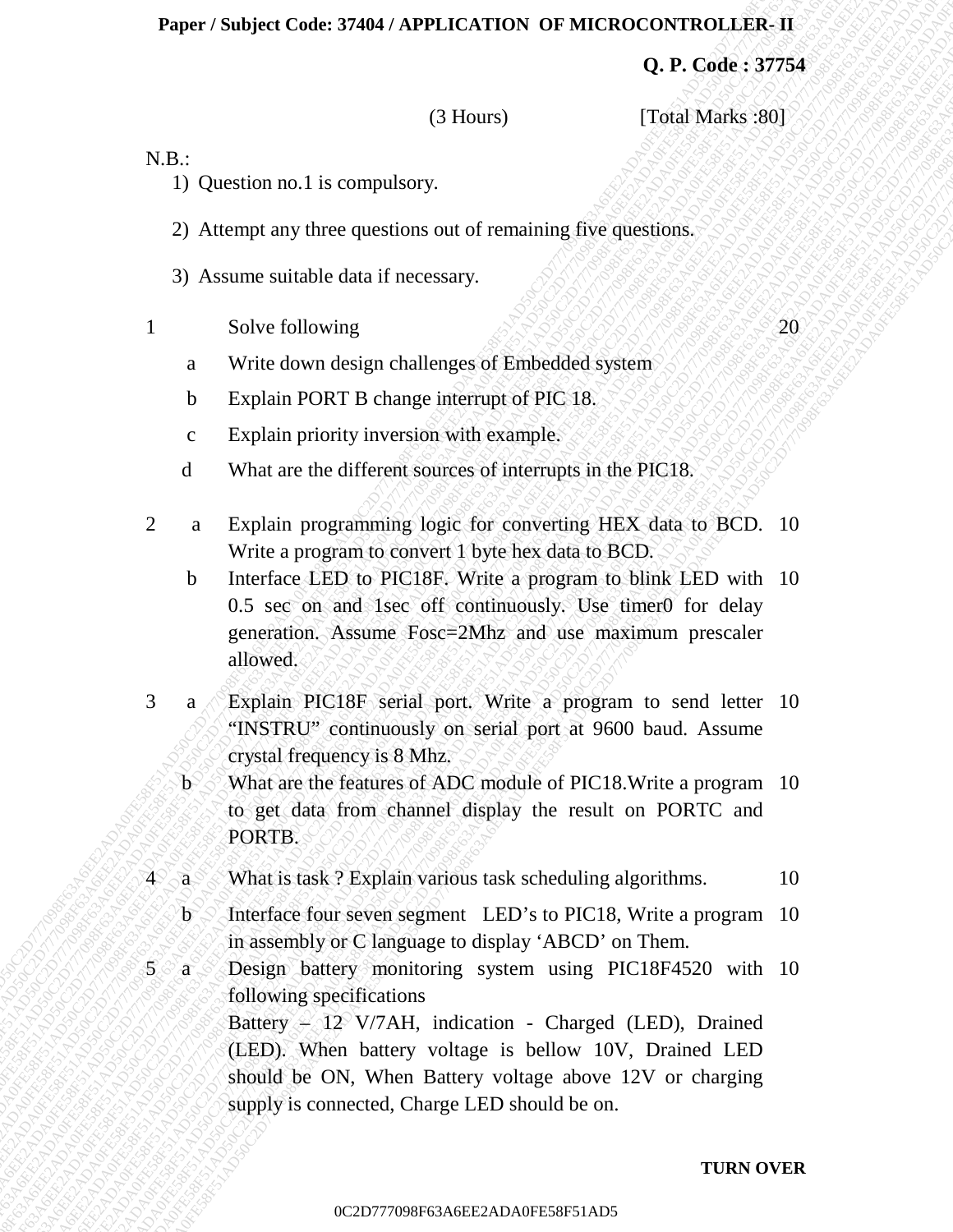#### **Paper / Subject Code: 37404 / APPLICATION OF MICROCONTROLLER- II**

- b Interface 16x2 LCD to PIC18F. Explain function of RS and E 10 pin with the help of timing diagram. Write a program to display INSTRUMENTATION on it.
- 6 Solve any two.

- a Memory organization of PIC18F.
- b Port A structure of PIC18F4520
- c Explain operation of timer0 of PIC18F microcontroller with block diagram.

|                    |                         |                  |                                |                   |                                                                                                                                  |                     | Q. P. Code: 37754    |                  |
|--------------------|-------------------------|------------------|--------------------------------|-------------------|----------------------------------------------------------------------------------------------------------------------------------|---------------------|----------------------|------------------|
|                    |                         |                  |                                | $\overline{2}$    |                                                                                                                                  |                     |                      |                  |
| $\mathbf b$        |                         |                  | INSTRUMENTATION on it.         |                   | Interface 16x2 LCD to PIC18F. Explain function of RS and E 10<br>pin with the help of timing diagram. Write a program to display |                     |                      |                  |
| 6                  |                         | Solve any two.   |                                |                   |                                                                                                                                  |                     |                      | 20               |
| a                  |                         |                  | Memory organization of PIC18F. |                   |                                                                                                                                  |                     |                      |                  |
| $\mathbf b$        |                         |                  | Port A structure of PIC18F4520 |                   |                                                                                                                                  |                     |                      |                  |
| $\mathbf{C}$       |                         |                  |                                |                   | Explain operation of timer0 of PIC18F microcontroller with                                                                       |                     |                      |                  |
|                    |                         | block diagram.   |                                |                   |                                                                                                                                  |                     |                      |                  |
|                    |                         |                  |                                |                   |                                                                                                                                  |                     |                      |                  |
| Reg. Name          | PIC18F4520 SFRS<br>Bit7 | Bit <sub>6</sub> | Bit5                           | Bit4              | Bit3                                                                                                                             | Bit2                | <b>Bit1</b>          | Bit <sub>0</sub> |
| <b>INTCON</b>      | <b>GIE/GIH</b>          | PEIE/GIEL        | TMR0IE                         | <b>INTOIE</b>     | PBIE                                                                                                                             | <b>TMR0IF</b>       | <b>INTOIF</b>        | <b>RBIF</b>      |
| INTCON2            | <b>RBPU</b>             | <b>INTEDG0</b>   | INTEDG1                        | INTEDG2           |                                                                                                                                  | <b>TMR0IP</b>       | كميتهد               | RBIP             |
| INTCON3            | <b>INT2IP</b>           | INT1IP           | ਦ∸≏ਚੇ∸ ⁄ੇ                      | <b>INT2IE</b>     | INTHE                                                                                                                            | بييه                | <b>INT2IF</b>        | <b>INT1IF</b>    |
| <b>TOCON</b>       | TMR0ON                  | T08BIT           | TOCS                           | T <sub>0</sub> SE | <b>PSA</b>                                                                                                                       | T0PS2               | T0PS1                | T0PS0            |
| <b>T1CON</b>       | RD <sub>16</sub>        | T1RUN            | T1CKPS1                        | T1CKPS0           | T1OSCEN                                                                                                                          | T1SYNC              | TMR1CS               | TMR1ON           |
| T <sub>2</sub> CON | $\qquad \qquad -$       | T2OUTPS3         | T2OUTPS2                       | T2OUTPS1          | T2OUTPS0                                                                                                                         | TMR <sub>2</sub> ON | T <sub>2</sub> CKPS1 | T2CKPS0          |
| ADCON <sub>0</sub> | $\frac{1}{\sqrt{2}}$    | T                | CHS3                           | CHS <sub>2</sub>  | CHS1                                                                                                                             | CHS <sub>0</sub>    | GO/DONE              | <b>ADON</b>      |
| ADCON1             | 7.V2                    | <u>ہ ج</u>       | VCFG1                          | VCFG0             | PCFG3                                                                                                                            | PCFG2               | PCFG1                | PCFG0            |
| ADCON2             | <b>ADFM</b>             | <u>'919</u>      | ACQT2                          | <b>ACQT1</b>      | ACQT0                                                                                                                            | ADCS2               | ADCS1                | ${\rm ADCS0}$    |
| <b>TXSTA</b>       | <b>CSRC</b>             | TX9              | <b>TXEN</b>                    | <b>SYNC</b>       | <b>SENDB</b>                                                                                                                     | <b>BRGH</b>         | <b>TRMT</b>          | TX9D             |
| <b>RCSTA</b>       | <b>SPEN</b>             | RX9              | SREN                           | <b>CREN</b>       | <b>ADDEN</b>                                                                                                                     | <b>FERR</b>         | OERR                 | RX9D             |
| <b>IPR1</b>        | <b>PSPIF</b>            | ADIF             | RCIF                           | <b>TXIF</b>       | SSPIF                                                                                                                            | CCP1IF              | TMR2IF               | TMR1IF           |
| IPR <sub>2</sub>   | OSCFIF                  | <b>CMIF</b>      |                                | EEIF              | <b>BCLIF</b>                                                                                                                     | <b>HLVDIF</b>       | TMR3IF               | CCP2IF           |
| PIE1               | <b>PSPIE</b>            | ADIE             | RCIE                           | TXIE              | <b>SSPIE</b>                                                                                                                     | <b>CCP1IE</b>       | TMR2IE               | TMR1IE           |
| PIE <sub>2</sub>   | <b>OSCFIE</b>           | <b>CMIE</b>      | Tops.                          | <b>EEIE</b>       | <b>BCLIE</b>                                                                                                                     | <b>HLVDIE</b>       | TMR3IE               | CCP2IE           |
| PIR1               | PSPIP <sub>(1)</sub>    | <b>ADIP</b>      | <b>RCIP</b>                    | <b>TXIP</b>       | <b>SSPIP</b>                                                                                                                     | CCP1IP              | TMR2IP               | TMR1IP           |
| PIR <sub>2</sub>   | <b>OSCFIP</b>           | <b>CMIP</b>      |                                | EEIP              | <b>BCLIP</b>                                                                                                                     | <b>HLVDIP</b>       | TMR3IP               | CCP2IP           |
|                    |                         |                  |                                |                   |                                                                                                                                  |                     |                      |                  |

#### PIC18F4520 SFRS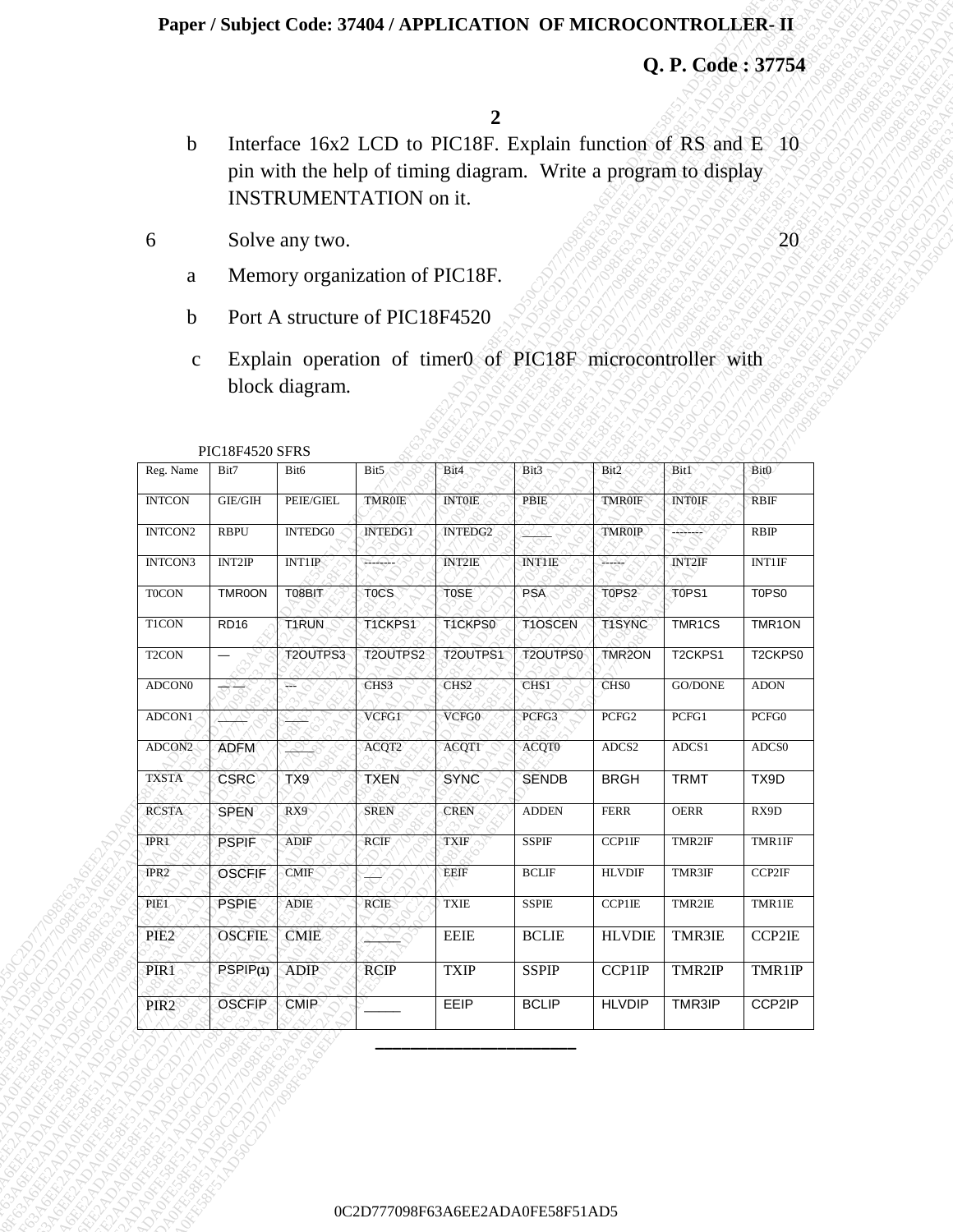# *[Time: Three Hours]* **[Marks:80]**

| $N.B$ :<br>Question.No.1 is compulsory.<br>Attempt any three questions from remaining five questions.<br>2.<br>3.<br>Assume suitable data wherever necessary.<br>Q1 Answer the following<br>a) Mention which layer of OSI model following devices operates in: Repeater, switch, Hub,<br>Bridge, Router. Also discuss functionality of each device. | 20 |
|-----------------------------------------------------------------------------------------------------------------------------------------------------------------------------------------------------------------------------------------------------------------------------------------------------------------------------------------------------|----|
|                                                                                                                                                                                                                                                                                                                                                     |    |
|                                                                                                                                                                                                                                                                                                                                                     |    |
|                                                                                                                                                                                                                                                                                                                                                     |    |
| b) Compare the features of RS232, RS422 and RS 485.                                                                                                                                                                                                                                                                                                 |    |
| c) Compare H1 and HSE Foundation field bus segments.                                                                                                                                                                                                                                                                                                |    |
| d) What are different modes of communication in HART. Explain burst mode of communication.                                                                                                                                                                                                                                                          |    |
| a) Sketch OSI reference model along with explanation of each layer.<br>Q2                                                                                                                                                                                                                                                                           | 10 |
| b) Compare open network MODBUS and propriety network MODBUS plus, along with the<br>explanation for both.                                                                                                                                                                                                                                           | 10 |
| a) Explain architecture of CAN protocol.<br>Q <sub>3</sub>                                                                                                                                                                                                                                                                                          | 10 |
| b) Which different layers of OSI model does Profibus-PA work on? Discuss numerous<br>features as well.                                                                                                                                                                                                                                              | 10 |
| a) Explain layered architecture of HART. Also discuss various HART commands. 10<br>Q <sub>4</sub>                                                                                                                                                                                                                                                   |    |
| b) Compare Wi-Fi, ZigBee, GPRS and Bluetooth modes of wireless communication                                                                                                                                                                                                                                                                        | 10 |
| a) What different components are used in Foundation Fieldbus and how are they used?<br>Q <sub>5</sub>                                                                                                                                                                                                                                               |    |
|                                                                                                                                                                                                                                                                                                                                                     | 10 |
| b) Explain the architecture of foundation field bus.                                                                                                                                                                                                                                                                                                | 10 |
| Write short note (Any three)<br>Q6                                                                                                                                                                                                                                                                                                                  | 20 |
| a) GPIB                                                                                                                                                                                                                                                                                                                                             |    |
| b) HART troubleshooting                                                                                                                                                                                                                                                                                                                             |    |
| c) OPC architecture                                                                                                                                                                                                                                                                                                                                 |    |
| d) Wireless LAN                                                                                                                                                                                                                                                                                                                                     |    |